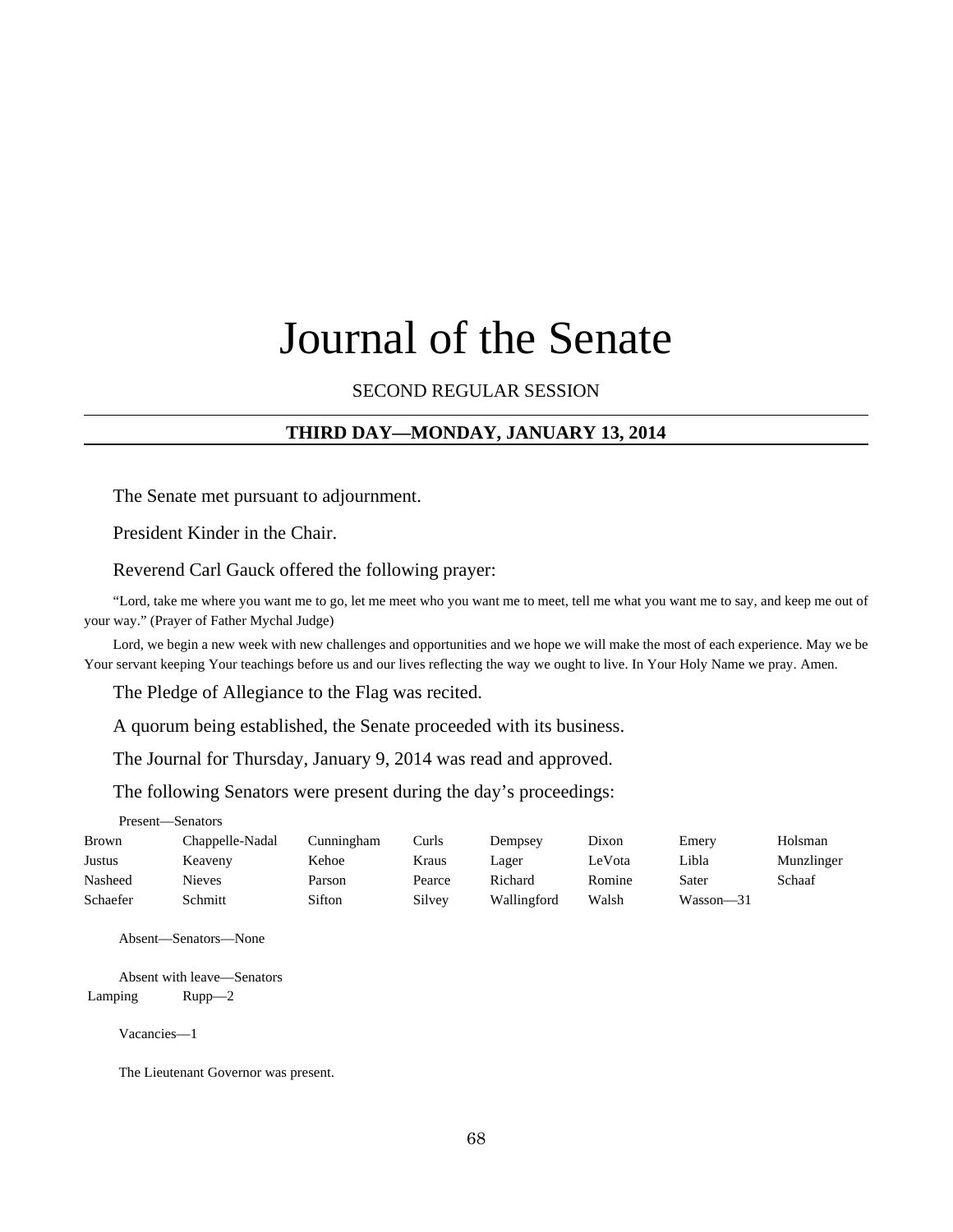#### **RESOLUTIONS**

Senator Sater offered Senate Resolution No. 1077, regarding Fire Chief Melvin L. Owens, which was adopted.

Senator Justus offered Senate Resolution No. 1078, regarding the Fortieth Birthday of Megan Roth, Kansas City, which was adopted.

Senator Keaveny offered Senate Resolution No. 1079, regarding the Fiftieth Birthday of Jeffrey Linell Boyd, St. Louis, which was adopted.

Senator Sater offered Senate Resolution No. 1080, regarding Charles W. A. "Charlie" Seymour, Cassville, which was adopted.

Senator Libla offered Senate Resolution No. 1081, regarding the death of Joseph Reed McGhee, Kennett, which was adopted.

Senator Parson offered Senate Resolution No. 1082, regarding the Fiftieth Wedding Anniversary of Mr. and Mrs. James Huff, which was adopted.

Senator Kraus offered Senate Resolution No. 1083, regarding Lisa Henning, Blue Springs, which was adopted.

Senator Lager offered Senate Resolution No. 1084, regarding M'Shoogy's/Angels Vet, Savannah, which was adopted.

Senator Lager offered Senate Resolution No. 1085, regarding Jim Wrenn, which was adopted.

Senator Lager offered Senate Resolution No. 1086, regarding the NCAA Division 2 Football Champions Northwest Missouri State University, Maryville, which was adopted.

Senator LeVota offered Senate Resolution No. 1087, regarding Mason Murphy, Independence, which was adopted.

Senator Schmitt offered Senate Resolution No. 1088, regarding Tim Fitch, Saint Louis County, which was adopted.

## **CONCURRENT RESOLUTIONS**

Senator Richard moved that **HCR 1** be taken up for adoption, which motion prevailed.

On motion of Senator Richard, **HCR 1** was adopted by the following vote:

YEAS—Senators

| <b>Brown</b> | Chappelle-Nadal | Cunningham | Curls  | Dempsev     | Dixon  | Emery         | Holsman    |
|--------------|-----------------|------------|--------|-------------|--------|---------------|------------|
| Justus       | Keaveny         | Kehoe      | Kraus  | Lager       | LeVota | Libla         | Munzlinger |
| Nasheed      | <b>Nieves</b>   | Parson     | Pearce | Richard     | Romine | Sater         | Schaaf     |
| Schaefer     | Schmitt         | Sifton     | Silvey | Wallingford | Walsh  | $Wasson - 31$ |            |

NAYS—Senators—None

Absent—Senators—None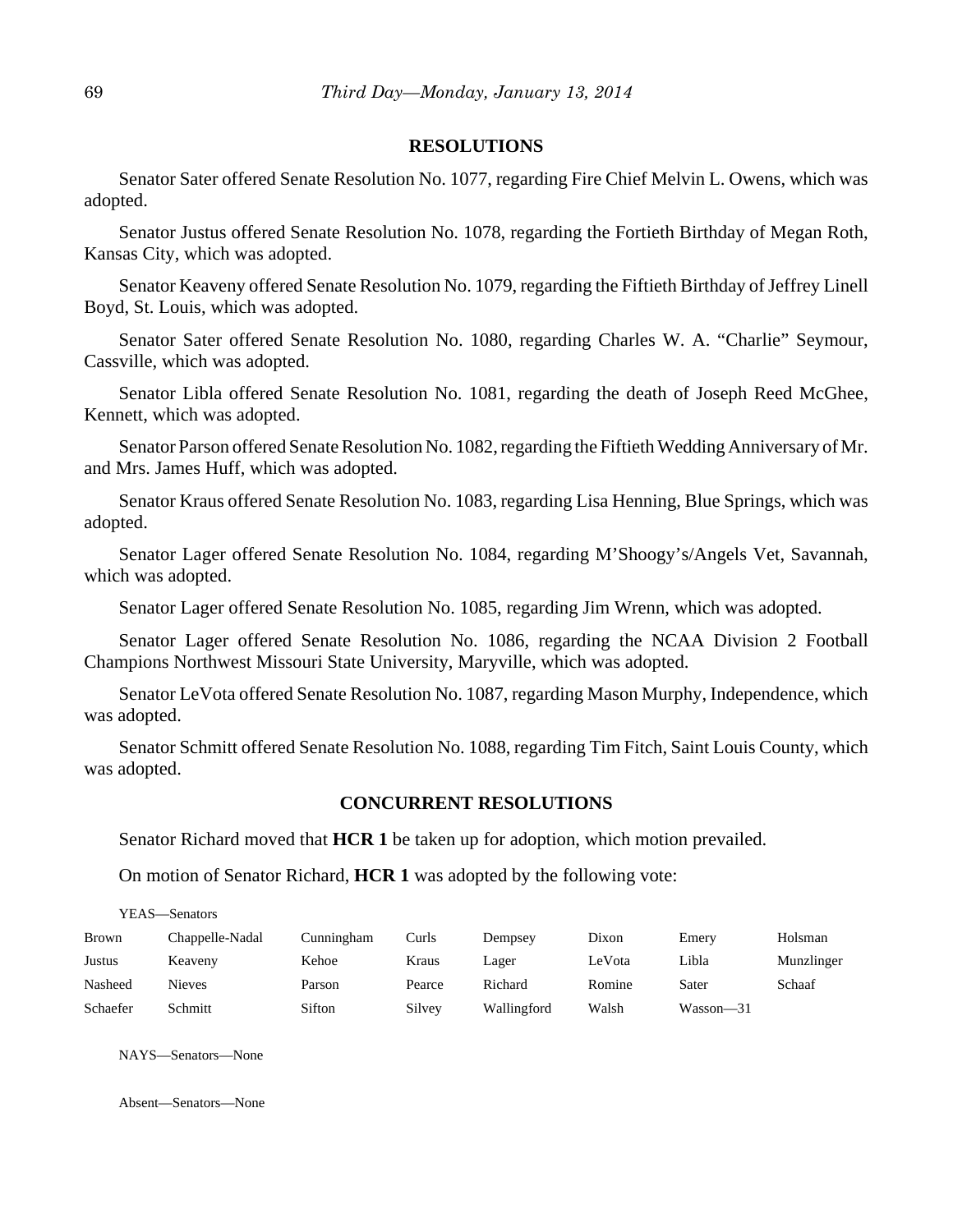Absent with leave—Senators

Lamping Rupp—2

Vacancies—None

Senator Richard moved that **HCR 2** be taken up for adoption, which motion prevailed On motion of Senator Richard, **HCR 2** was adopted by the following vote:

| YEAS—Senators |                 |            |             |         |           |        |            |
|---------------|-----------------|------------|-------------|---------|-----------|--------|------------|
| <b>Brown</b>  | Chappelle-Nadal | Cunningham | Curls       | Dempsey | Dixon     | Emery  | Holsman    |
| Justus        | Keaveny         | Kehoe      | Kraus       | Lager   | LeVota    | Libla  | Munzlinger |
| <b>Nieves</b> | Parson          | Pearce     | Richard     | Romine  | Sater     | Schaaf | Schaefer   |
| Schmitt       | Sifton          | Silvey     | Wallingford | Walsh   | Wasson—30 |        |            |

NAYS—Senators—None

Absent—Senator Nasheed—1

Absent with leave—Senators Lamping Rupp—2

Vacancies—1

#### **INTRODUCTION OF BILLS**

The following Bills and Joint Resolution were read the 1st time and ordered printed:

**SB 698**–By Justus.

An Act to amend chapter 348, RSMo, by adding thereto two new sections relating to an angel investor tax credit.

**SB 699**–By Pearce.

An Act to repeal sections 173.030 and 174.450, RSMo, and to enact in lieu thereof two new sections relating to state authorization of reciprocity agreements for distance education.

**SB 700**–By Sater.

An Act to repeal section 334.104, RSMo, and to enact in lieu thereof one new section relating to collaborative practice arrangements.

**SB 701**–By Lager.

An Act to amend chapter 168, RSMo, by adding thereto one new section relating to school superintendents.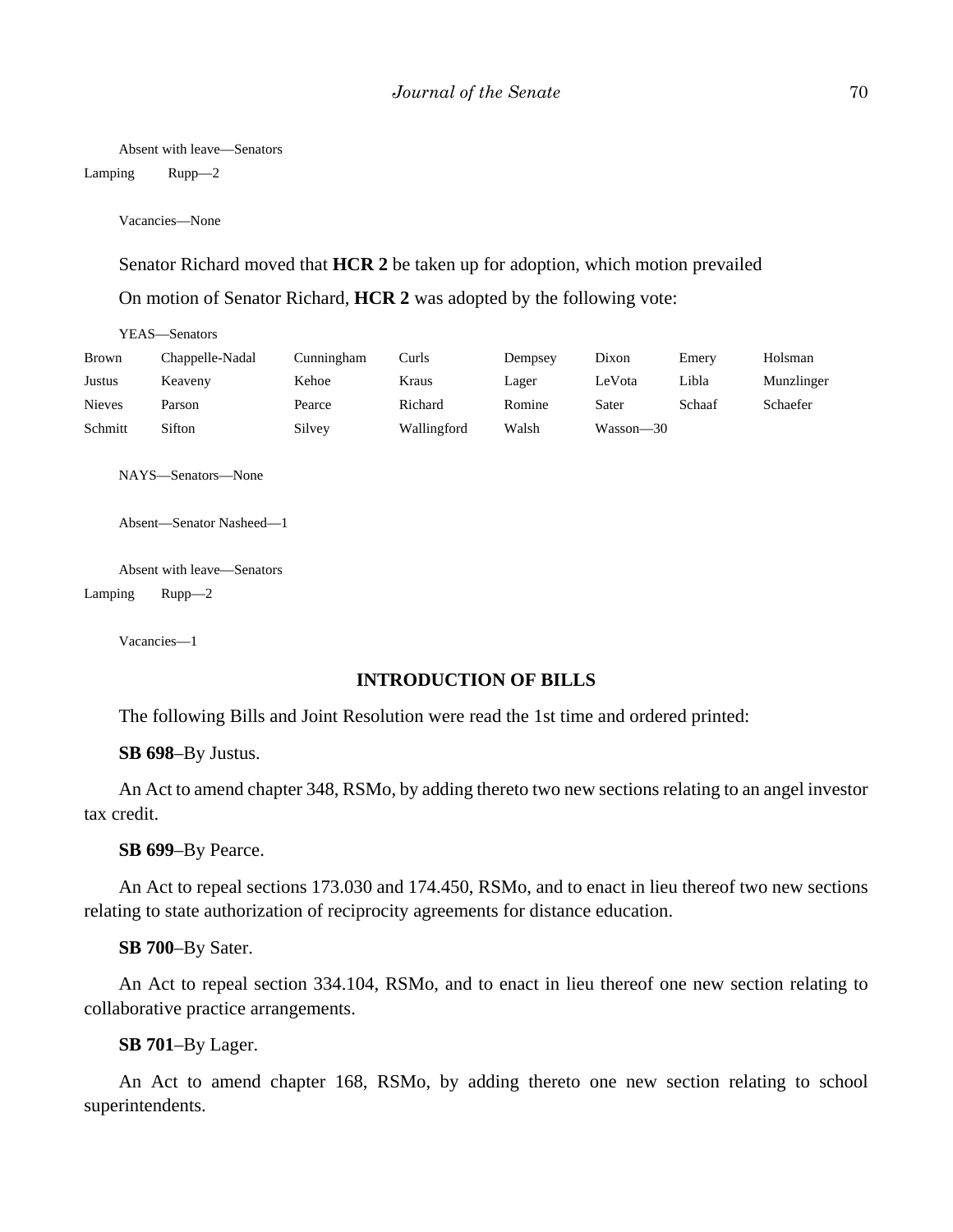**SB 702**–By Lager.

An Act to amend chapter 393, RSMo, by adding thereto one new section relating to rulemaking for electrical corporations, with an expiration date.

**SB 703**–By Lager.

An Act to repeal section 213.010, RSMo, and to enact in lieu thereof two new sections relating to unlawful discriminatory practices.

**SB 704**–By Lager.

An Act to repeal sections 327.312, 327.313, and 327.314, RSMo, and to enact in lieu thereof four new sections relating to land surveyors, with an effective date for a certain section.

**SB 705**–By Lager.

An Act to repeal sections 108.140 and 108.170, RSMo, and to enact in lieu thereof three new sections relating to political subdivision indebtedness.

**SB 706**–By Cunningham.

An Act to amend chapter 416, RSMo, by adding thereto four new sections relating to bad faith assertions of patent infringement claims.

**SB 707**–By Wasson.

An Act to repeal section 301.010, RSMo, and to enact in lieu thereof one new section relating to offhighway motorized vehicles.

**SJR 42**–By Schmitt.

Joint Resolution submitting to the qualified voters of Missouri, an amendment to article III of the Constitution of Missouri, and adopting one new section relating to the joint committee on administrative rules.

# **CONCURRENT RESOLUTIONS**

Senator Schmitt offered the following concurrent resolution:

#### SENATE CONCURRENT RESOLUTION NO. 18

WHEREAS, the Department of Agriculture filed a proposed amendment for 2 CSR 90-30.040 on May 31, 2013, and filed the order of rulemaking with the Joint Committee on Administrative Rules on September 20, 2013; and

WHEREAS, the Joint Committee on Administrative Rules held hearings on October 7 and October 9, 2013, and has found 2 CSR 90- 30.040 lacking in compliance with the provisions of Chapter 536, RSMo:

NOW THEREFORE BE IT RESOLVED that the members of the Missouri Senate, Ninety-seventh General Assembly, Second Regular Session, the House of Representatives concurring therein, hereby finds that the Department of Agriculture has violated the provisions of Chapter 536, RSMo, when it failed to comply with the provisions of section 536.014, RSMo; and

BE IT FURTHER RESOLVED that the Ninety-seventh General Assembly, upon concurrence of a majority of the members of the Senate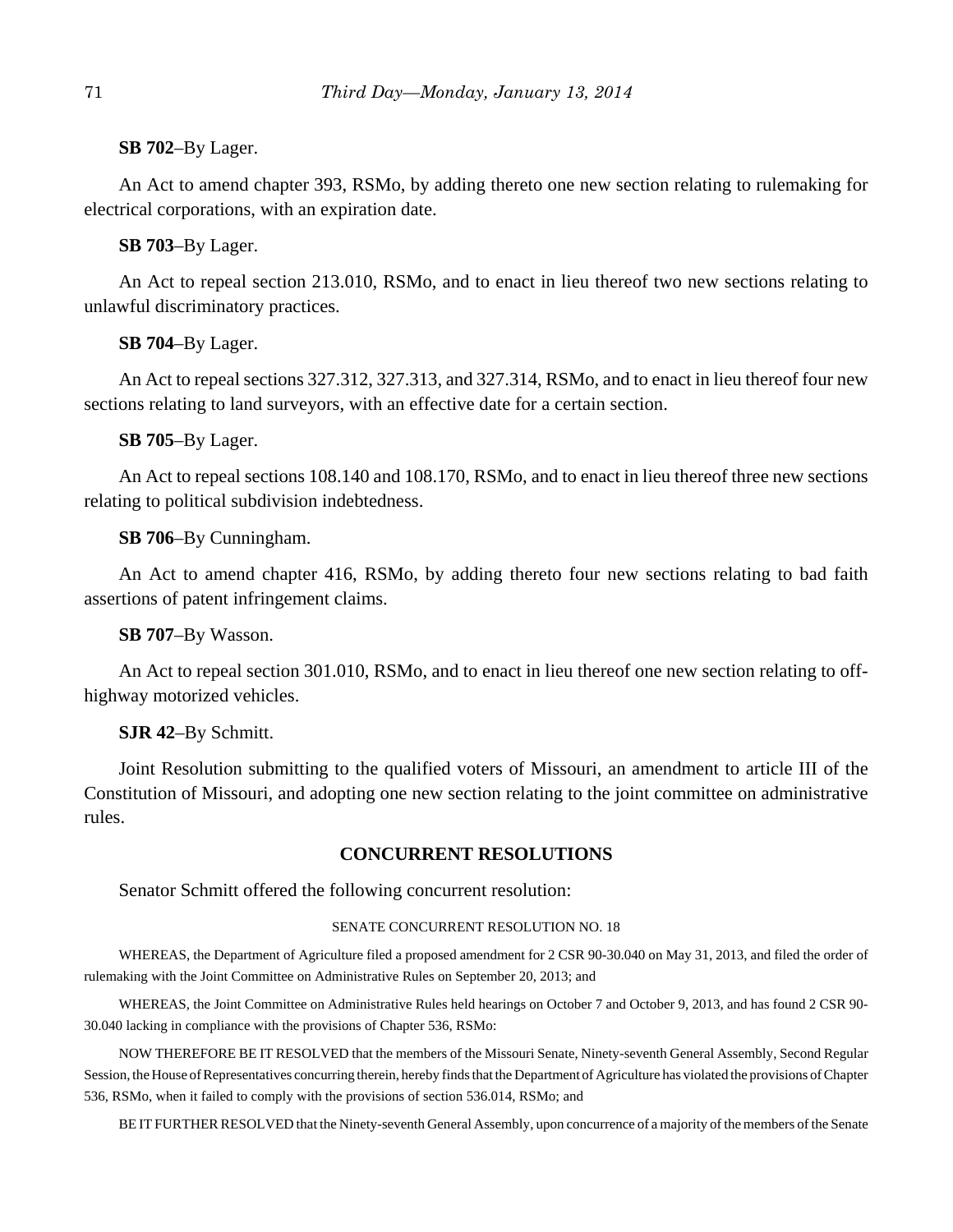and a majority of the members of the House of Representatives, hereby permanently disapproves and suspends the final order of rulemaking for the proposed amendment to 2 CSR 90-30.040, Quality Standards of Motor Fuels; and

BE IT FURTHER RESOLVED that the Secretary of the Missouri Senate be instructed to prepare a properly inscribed copy of this resolution for the Secretary of State so that the Secretary of State may publish in the Missouri Register, as soon as practicable, notice of the disapproval of the final order of rulemaking for the proposed amendment to 2 CSR 90-30.040, upon this resolution having been signed by the Governor or having been approved by two-thirds of each house of the Ninety-seventh General Assembly, Second Regular Session, after veto by the Governor as provided in Sections 31 and 32 of Article III, and Section 8 of Article IV of the Missouri Constitution; and

BE IT FURTHER RESOLVED that the Secretary of the Missouri Senate be instructed to prepare a properly inscribed copy of this resolution for the Governor in accordance with Section 8 of Article IV of the Missouri Constitution.

# **MESSAGES FROM THE GOVERNOR**

The following messages were received from the Governor, reading of which was waived:

GOVERNOR OF MISSOURI JEFFERSON CITY 65102

January 13, 2014

To the Senate of the 97<sup>th</sup> General Assembly of the State of Missouri:

The following addendum should be made to the appointment of Joseph Hunt as a member of the Regional Convention and Sports Complex Authority, submitted to you on January 8, 2014. Line 1 should be amended to read:

Joseph Hunt, Democrat, 7500 Bull Run Drive, Saint Louis, Saint Louis County, Missouri

Respectfully submitted, Jeremiah W. (Jay) Nixon Governor

Also,

## GOVERNOR OF MISSOURI JEFFERSON CITY 65102

January 13, 2014

To the Senate of the 97<sup>th</sup> General Assembly of the State of Missouri:

The following addendum should be made to the appointment of April S. Wilson as a member of the Child Abuse and Neglect Review Board, submitted to you on January 8, 2014. Line 1 should be amended to read:

April S. Wilson, Rural Route 1 Box 165A, Memphis, Scotland County, Missouri 63555,

Respectfully submitted, Jeremiah W. (Jay) Nixon Governor

President Pro Tem Dempsey referred the above addendums to the Committee on Gubernatorial Appointments.

#### **COMMUNICATIONS**

President Pro Tem Dempsey submitted the following: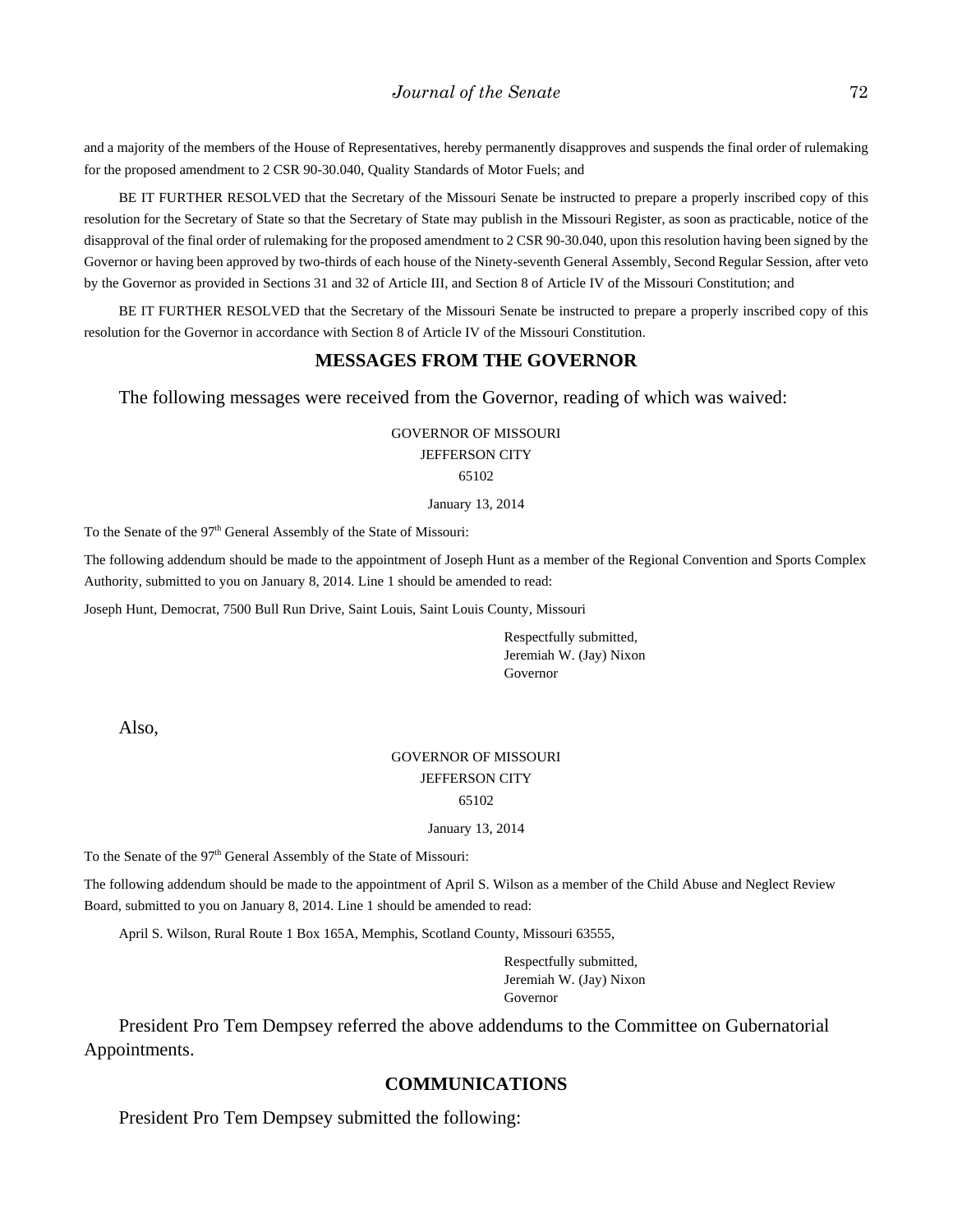#### **SENATE HEARING SCHEDULE 97th GENERAL ASSEMBLY SECOND REGULAR SESSION JANUARY 13, 2014**

|               | <b>Monday</b>                                                                                          | <b>Tuesday</b>                                                                                                                                       | Wednesday                                                                                                                                                                                             | <b>Thursday</b>                                                                                              |
|---------------|--------------------------------------------------------------------------------------------------------|------------------------------------------------------------------------------------------------------------------------------------------------------|-------------------------------------------------------------------------------------------------------------------------------------------------------------------------------------------------------|--------------------------------------------------------------------------------------------------------------|
| 8:00<br>a.m.  |                                                                                                        | <b>Appropriations</b><br>SCR <sub>2</sub><br>(Schaefer)                                                                                              | <b>Appropriations</b><br>SCR <sub>2</sub><br>(Schaefer)<br><b>Transportation and Infrastructure</b><br>SCR <sub>1</sub><br>(Kehoe)                                                                    |                                                                                                              |
| 8:15<br>a.m.  |                                                                                                        | <b>Seniors, Families and Pensions</b><br>SCR <sub>1</sub><br>(Lamping)                                                                               |                                                                                                                                                                                                       |                                                                                                              |
| 8:30<br>a.m.  |                                                                                                        |                                                                                                                                                      | <b>Gubernatorial Appointments</b><br>SL<br>(Dempsey)                                                                                                                                                  | <b>Ways and Means</b><br>SCR <sub>1</sub><br>(Kraus)<br><b>Veterans' Affairs and Health</b><br>SL<br>(Brown) |
| 12:30<br>p.m. | <b>Appropriations</b><br>SCR <sub>2</sub><br>(Schaefer)                                                |                                                                                                                                                      |                                                                                                                                                                                                       |                                                                                                              |
| 1:00<br>p.m.  |                                                                                                        | <b>Small Business, Insurance and</b><br><b>Industry</b><br>SCR1<br>(Rupp)<br><b>Rules, Joint Rules, Resolutions</b><br>and Ethics<br>SL<br>(Richard) | <b>Jobs, Economic Development and</b><br><b>Local Government</b><br><b>SL</b><br>(Schmitt)<br><b>Agriculture, Food Production and</b><br><b>Outdoor Resources</b><br>SCR <sub>1</sub><br>(Munzlinger) |                                                                                                              |
| 2:00<br>p.m.  |                                                                                                        |                                                                                                                                                      | <b>Progress and Development</b><br>SCR <sub>2</sub><br>(Justus)                                                                                                                                       |                                                                                                              |
| 2:30<br>p.m.  | <b>Financial and</b><br>Governmental<br><b>Organizations</b> and<br><b>Elections</b><br>SL<br>(Wasson) |                                                                                                                                                      |                                                                                                                                                                                                       |                                                                                                              |
| 3:00<br>p.m.  |                                                                                                        | <b>Commerce, Consumer</b><br>Protection, Energy and the<br>Environment<br>SL<br>(Lager)<br><b>General Laws</b><br>SCR <sub>1</sub><br>(Nieves)       | <b>Governmental Accountability and</b><br><b>Fiscal Oversight</b><br>SCR 1<br>(Parson)<br><b>Education</b><br>SL<br>(Pearce)                                                                          |                                                                                                              |
| 7:00<br>p.m.  | <b>Judiciary and Civil and</b><br><b>Criminal Jurisprudence</b><br>SL<br>(Dixon)                       |                                                                                                                                                      |                                                                                                                                                                                                       |                                                                                                              |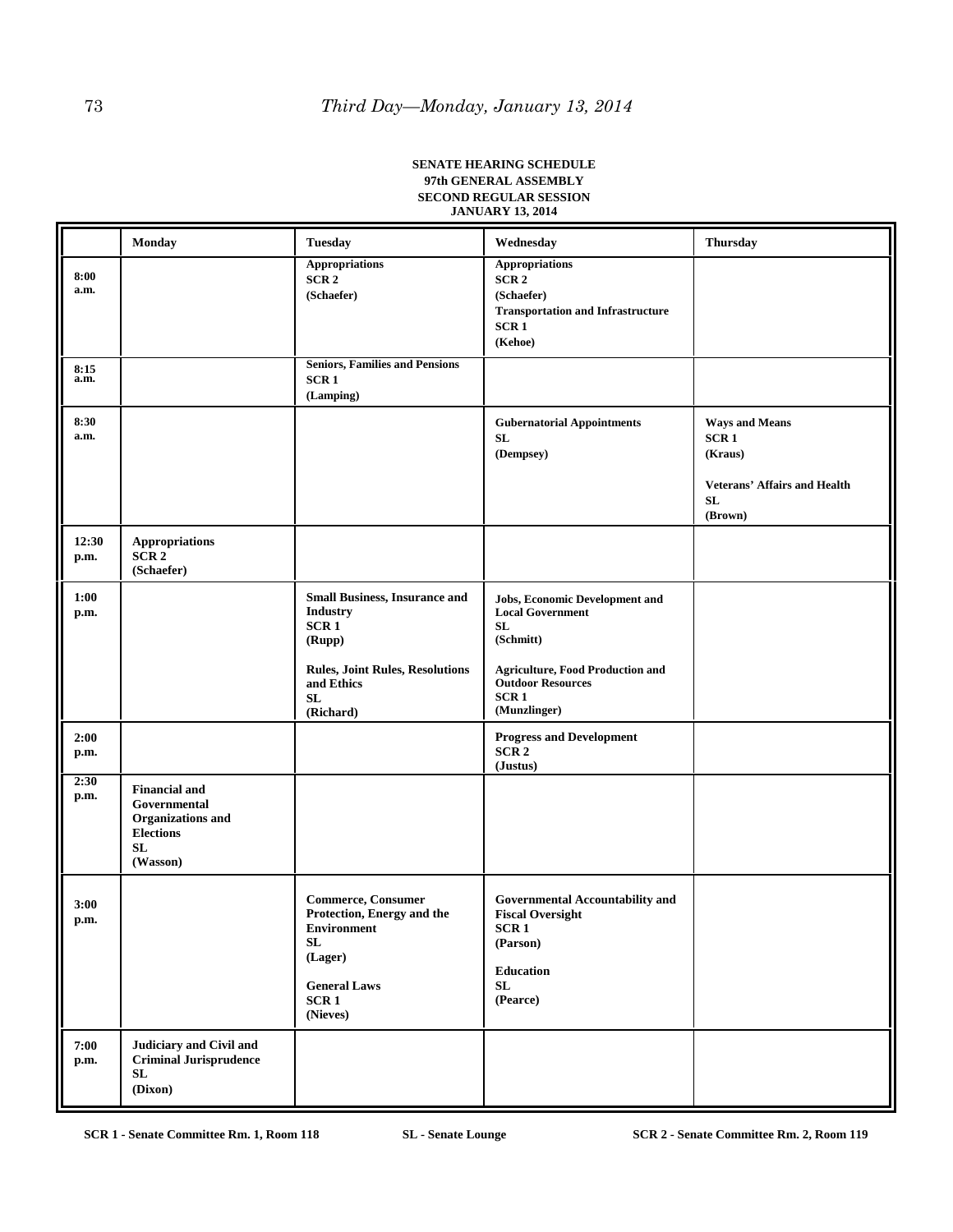# **INTRODUCTIONS OF GUESTS**

Senator Wallingford introduced to the Senate, Sarah Pursley, Mexico. On motion of Senator Richard, the Senate adjourned under the rules.

# SENATE CALENDAR  $\overline{\phantom{a}}$

# FOURTH DAY–TUESDAY, JANUARY 14, 2014 \_\_\_\_\_\_

# FORMAL CALENDAR

## SECOND READING OF SENATE BILLS

SB 531-Nasheed SB 532-Nasheed SB 533-Nasheed SB 534-Sifton SB 535-Sifton SB 536-Sifton SB 537-Rupp SB 538-Keaveny and Holsman SB 539-Keaveny and Holsman SB 540-Keaveny SB 541-Munzlinger SB 542-Munzlinger SB 543-Munzlinger SB 544-Lamping SB 545-Lamping SB 546-Lamping, et al SB 547-Chappelle-Nadal SB 548-Chappelle-Nadal SB 549-Chappelle-Nadal SB 550-Sater SB 551-Sater SB 552-Sater SB 553-Emery SB 554-Cunningham SB 555-Nasheed SB 556-Nasheed

SB 557-Nasheed SB 558-Sifton SB 559-Sifton SB 560-Sifton SB 561-Munzlinger SB 562-Chappelle-Nadal SB 563-Chappelle-Nadal SB 564-Chappelle-Nadal SB 565-Nasheed SB 566-Sifton SB 567-Chappelle-Nadal SB 568-Chappelle-Nadal SB 569-Chappelle-Nadal SB 570-Chappelle-Nadal SB 571-Chappelle-Nadal SB 572-Chappelle-Nadal SB 573-Munzlinger SB 574-Munzlinger SB 575-Dixon SB 577-Kraus SB 578-Kraus SB 579-Holsman SB 580-Kraus SB 581-Rupp SB 582-Rupp SB 583-Dixon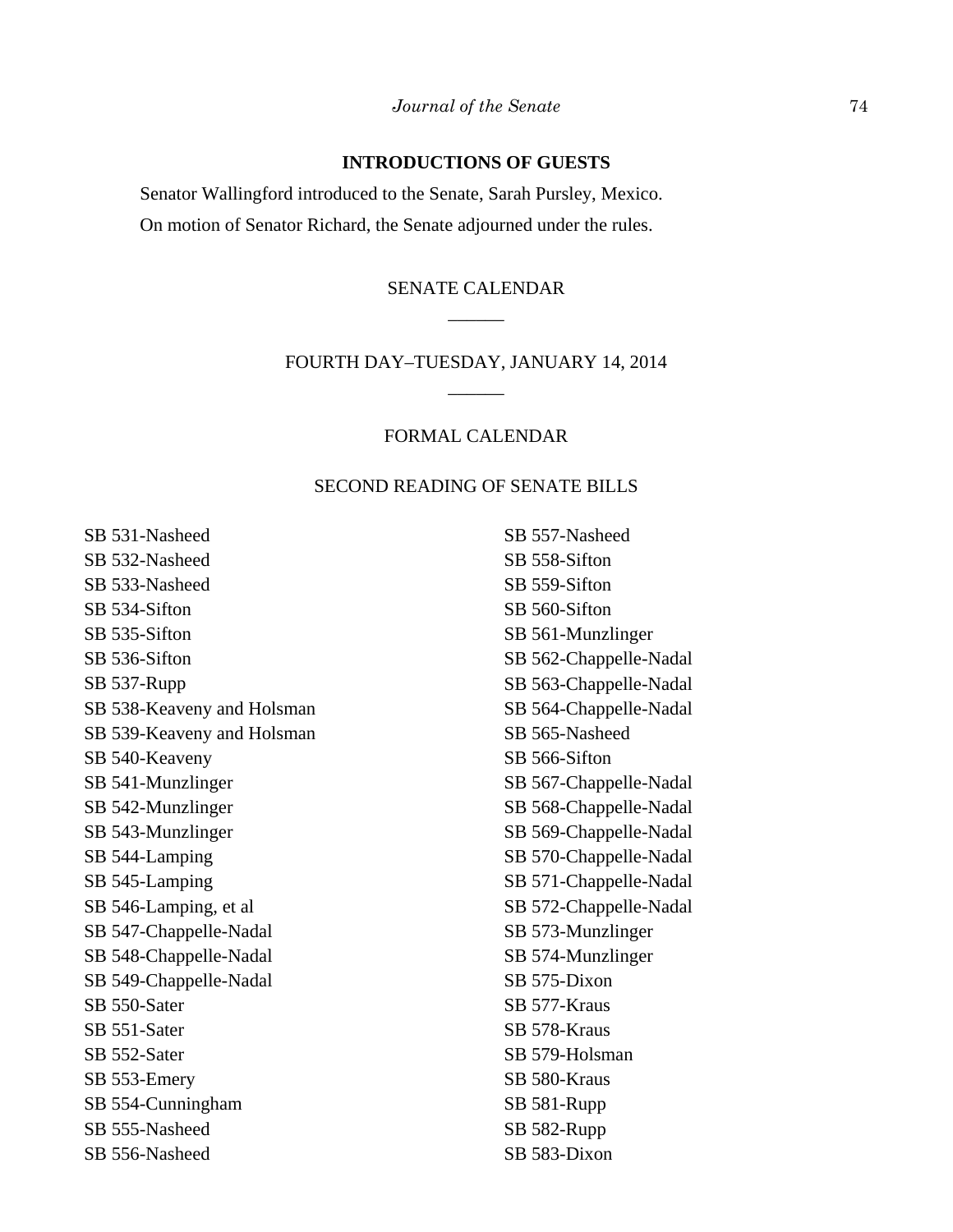SB 584-Dixon SB 585-Dixon SB 586-Kraus SB 587-Kraus SB 588-Kraus SB 589-Brown SB 590-Brown SB 591-Sater SB 593-Sater SB 594-Libla SB 595-Walsh SB 596-Holsman SB 597-Holsman SB 598-Holsman SB 599-Kraus SB 600-Sater SB 601-Holsman SB 602-Holsman SB 603-Holsman SB 604-Holsman SB 605-Dixon SB 606-Dixon SB 607-Dixon SB 608-Holsman SB 609-Rupp SB 610-Rupp SB 611-Schaaf SB 612-Schaaf SB 613-Nieves, et al SB 614-Dixon SB 615-Dixon SB 616-Nasheed SB 617-Rupp SB 618-Nieves SB 619-Nieves SB 620-Nieves SB 621-Dixon SB 622-Nieves SB 623-Nieves SB 624-LeVota

SB 625-Sater and Munzlinger SB 626-LeVota SB 627-LeVota SB 628-Schaaf SB 629-Kraus SB 630-Wallingford SB 631-Wallingford SB 632-Parson SB 633-Parson SB 634-Parson SB 635-Silvey and Holsman SB 636-LeVota SB 637-Rupp SB 638-Romine SB 639-Brown SB 640-Emery SB 641-Emery SB 642-Romine SB 643-Rupp SB 644-LeVota SB 645-LeVota SB 646-LeVota SB 647-Sifton SB 648-LeVota SB 649-Lager SB 650-Lager SB 651-Lager SB 652-Lager SB 653-Lager SB 654-Keaveny SB 655-Kraus SB 656-Kraus SB 657-Kraus SB 658-Wallingford SB 659-Wallingford SB 660-Wallingford SB 661-LeVota SB 662-Kraus SB 663-Munzlinger SB 664-Brown